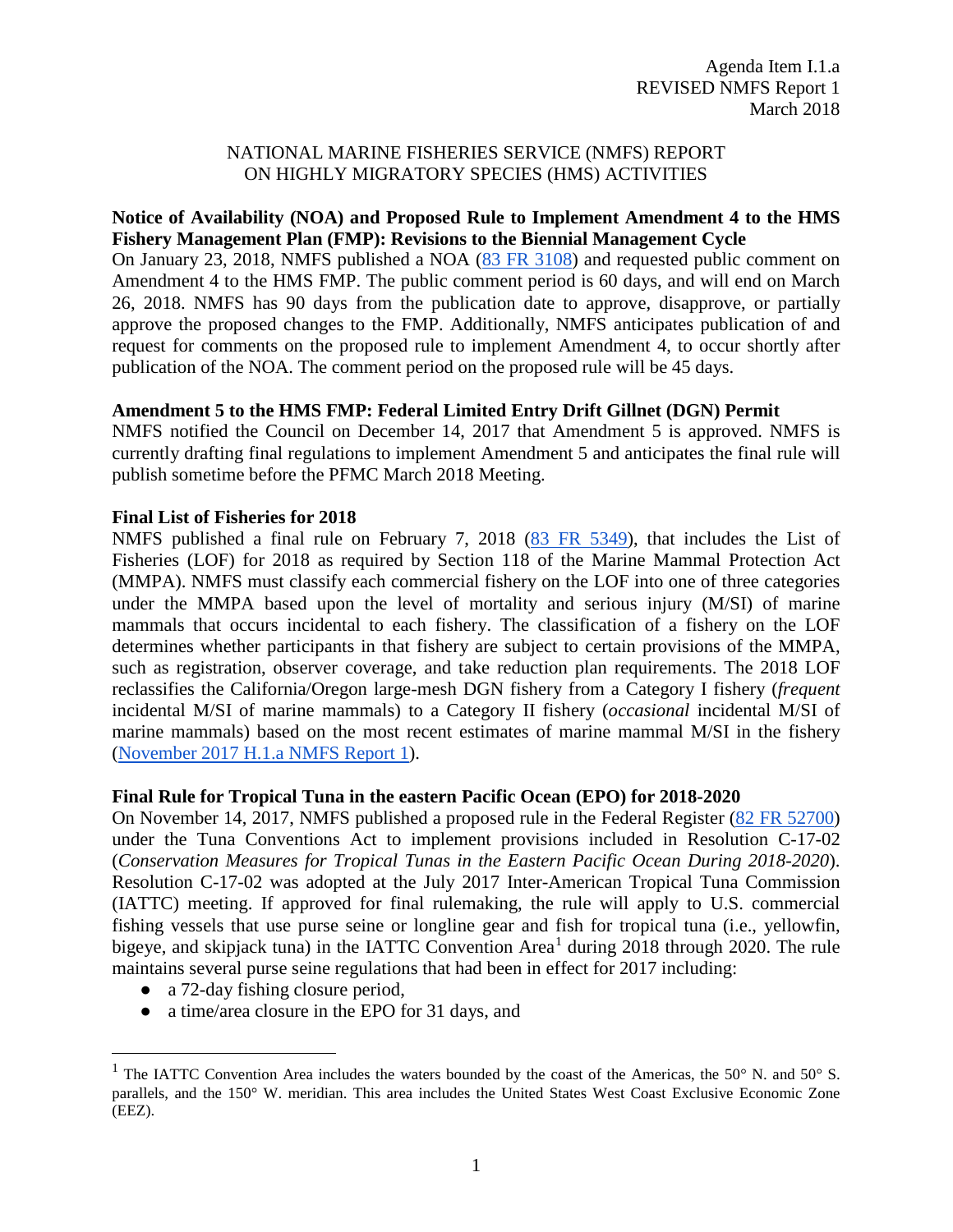● a requirement that all tropical tuna be retained on board and landed, except in specified circumstances.

In addition, the rule revises several measures including:

- the regulations related to force majeure and
- the U.S. bigeye tuna catch limit for longline vessels greater than 24 meters in length (increase from 500 mt to 750 mt).

There are also several new regulations relating to:

- transfers of bigeye tuna longline catch limits between IATTC members and
- fish aggregating devices.

NMFS expects this final rule to publish by mid-March 2018.

# **Advanced Notice of Proposed Rulemaking (ANPR) for IATTC Capacity Limits for purse seine vessels on the IATTC Regional Vessel Register**

NMFS is considering amending regulations governing the management of purse seine vessel capacity limits associated with the IATTC Regional Vessel Register [\(50 CFR 300.22\(b\)\)](https://www.ecfr.gov/cgi-bin/text-idx?SID=7debf21bdbb33bb1d65a588b8d817a93&mc=true&node=se50.11.300_122&rgn=div8). NMFS will publish an ANPR in early March to provide notice to the public and request comments that will help determine what, if any, regulatory amendments would make management of U.S. tuna purse seine capacity more effective. In the rulemaking, NMFS will also announce its intent to make a technical correction to the carrying capacity in U.S. regulations to match the actual carrying capacity on record with the IATTC, which increased when the IATTC re-examined a vessel's capacity used in the original capacity limit calculation.

## **Updates on HMS International Activities**

Pacific bluefin tuna Management Strategy Evaluation (MSE) meeting

The 1<sup>st</sup> Pacific bluefin tuna MSE meeting will occur May 30-31, 2018, in Yokohama, Japan. Similar to the North Pacific albacore (NPALB) MSE workshops, it is anticipated that the MSE process will be explained to stakeholders, who will then engage in the development of initial management objectives. NMFS asks the Council to consider potential management objectives for the Pacific bluefin tuna stock, which may be biological or have socio-economic considerations. For example, the WCPFC recently adopted, and it is anticipated that the IATTC will also adopt, a second rebuilding target of 20% unfished spawning stock biomass to be achieved by 2034 with a 60% probability. A management objective could be to maintain the stock at or above that rebuilding target after 2034. Another objective may be to maintain the stock above a limit reference point. For additional examples, see a 2016 [presentation](https://www.wcpfc.int/system/files/04%20ISC_MSE_Activity%20Report_NC12_Aug-Sept2016.pdf) to the WCPFC Northern Committee that includes objectives considered for NPALB.

#### Other International Meetings in 2018

Below is a list of the 2018 international meetings related to Pacific HMS that the U.S. will track and participate in. In particular, please note that the annual IATTC meeting will be held later than usual. Consequently, the General Advisory Committee meeting will be held after the June Council meeting.

*IATTC-related Meetings*[2](#page-1-0) IATTC Scientific Advisory Committee May 14-18 La Jolla, CA

<span id="page-1-0"></span> <sup>2</sup> For more information on future meetings, visit: https://www.iattc.org/MeetingsENG.htm